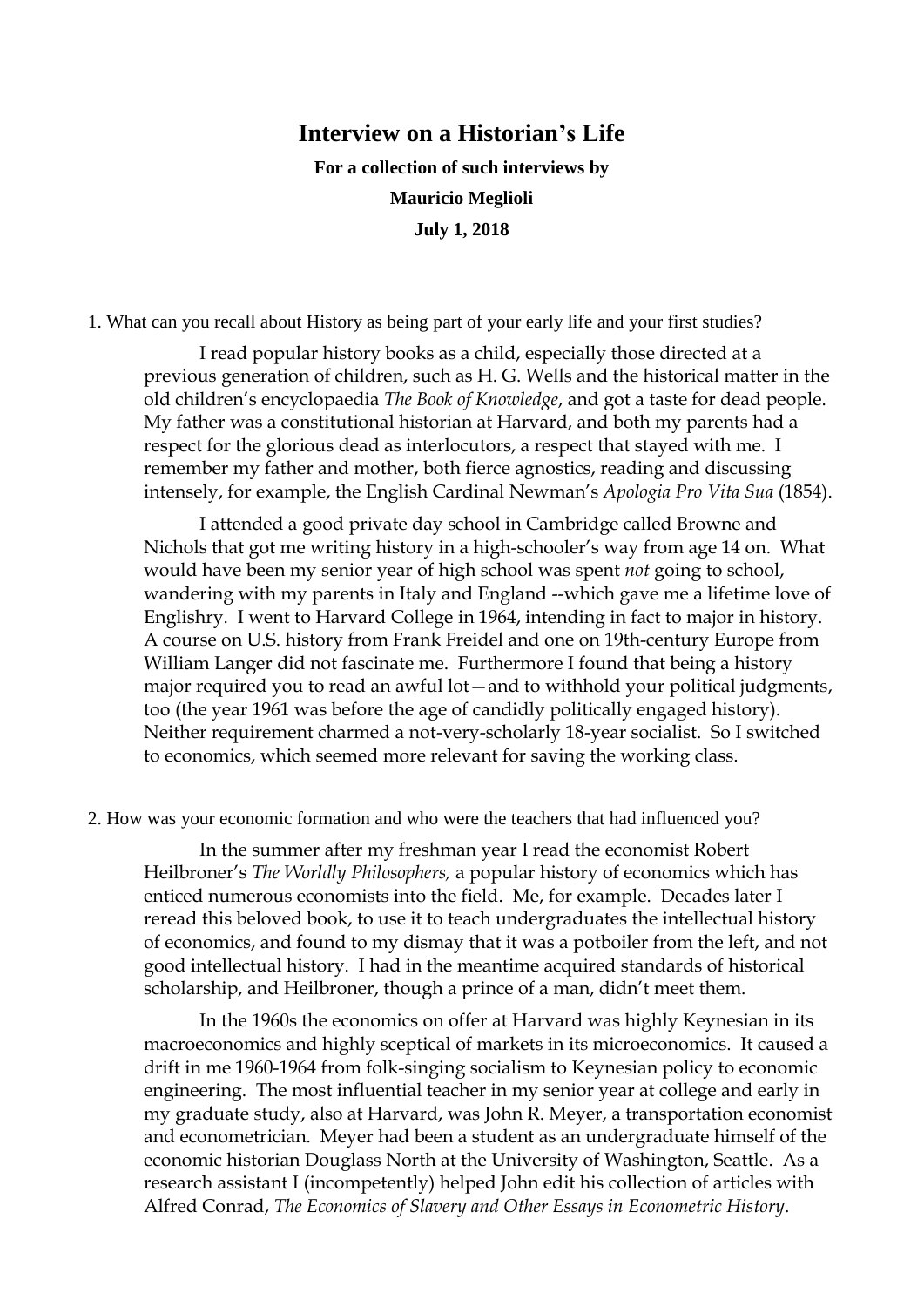Meyer taught me to think of economics as actually useable to think about economies—a view surprisingly rare at Harvard at the time—and to think especially about applying it to those dead people. Meyer's colleagues in civil engineering at MIT on a transportation project I assisted in for two summers taught me also to ask always How Big, which became my main obsession as a historian.

I drifted away from transportation economics and into economic history, because the most intellectually charming person at Harvard's economics department, in a period there with very few such people, was the economic historian Alexander Gerschenkron. I took his seminar in my second year, and the rest, you might say, is history. Gerschenkron, who incidentally was a friend of my father's, presented in his very person a model of intellectuality. He persuaded the Ford Foundation and the University to support my research into British iron and steel as an instance of alleged "entrepreneurial failure."

David Landes over in History at Harvard was the implied enemy, as was the entrepreneurial school at the Harvard Business School. In view of my shift late in life to believing that in fact entrepreneurship is central to the Great Enrichment of the past 200 years, I say now in jest: "The first half of my career I thought Landes and his love of entrepreneurship was silly; in the second half I thought it was the key to everything. Plus one minus one equals zero, I suppose!" I went to Britain in 1967-68 with my new bride, coming back to a United States I hardly recognized: Martin Luther King, Bobby Kennedy, Vietnam. A year and a half into my first job, at the University of Chicago's department of economics (which earlier as a callow socialist and Keynesian I had spurned) I finally finished my dissertation. To my astonishment it won the prize as the best in Harvard's department of economics that year. I was socialized as an economist, you see, not until much later as a historian, by holding joint positions in the history departments of the University of Chicago (1979-80) and then especially of the University of Iowa (1980-99), where I was very active in the department, and finally of the University of Illinois at Chicago (2000-2015), with sojourns in departments of history at Birkbeck College, London and the University of Manchester.

3. What can you tell us about your first years of teaching at the University of Chicago and your first areas of interest?

Robert Fogel had called up Gerschenkron early in 1968 and asked him who he had, and I was one of the people mentioned. I was flown over to Chicago in my Carnaby Street gear from Swinging London, and made an impression by talking back to the great economist George Stigler when he attacked me in the seminar. Milton Friedman was astonished at lunch when I admitted that I had *not* made money on the long-expected devaluation of the British pound in 1967. I reckoned that the admission had lost me the offer, but Milton was forgiving of the foibles of economic mortals, especially young ones.

By then I was starting to grasp how an economy worked, and so the ideological shift to the "conservative" Chicago School was not great. It would have astonished my leftie-Keynesian self a few years earlier that I ended up at Chicago. It was already in 1968 a fervent believer in the usefulness of economics as a tool for history. Being around Fogel, who was a brilliant, persistent researcher who shared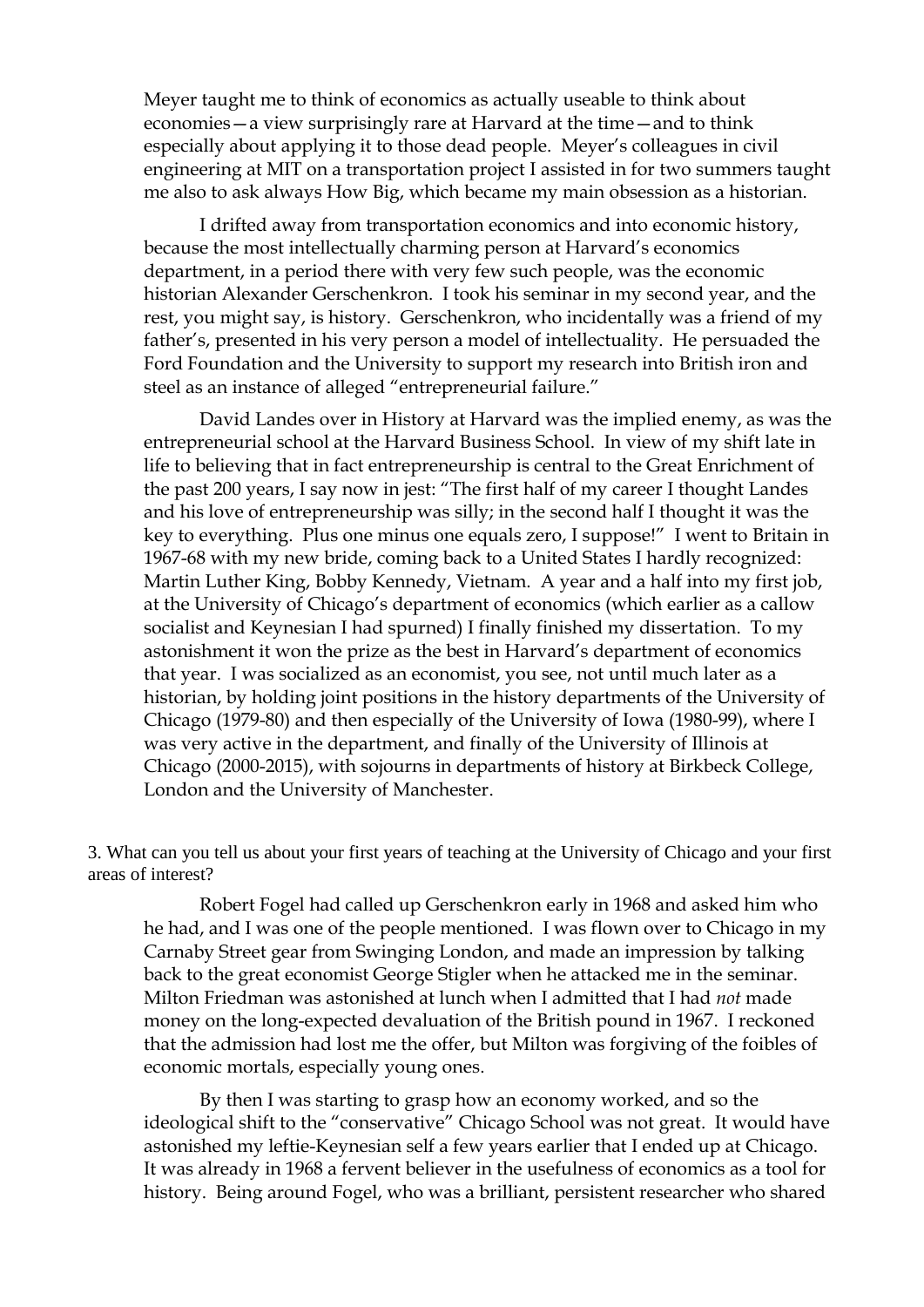the belief in the uses of basic economic thinking, was very important. But everyone in economics at Chicago, such as A. C. Harberger, had the same conviction—so different from Harvard's over-sophisticated skepticism about applied economics.

4. What do you think were the main contributions and shortfalls of the Chicago School?

As is so often true of human enterprises, the contribution was the same as the shortfall. At Chicago, as at very few other departments of economics in those days, people actually believed that, say, supply and demand curves, production possibility curves, the demand for money, and so forth *existed* in the world and could be *calculated*. Decades afterward I was struck by how an economist like Thomas Piketty trained in a different tradition was incapable of using such simple tools, mistaking the case for free markets in the way a bright leftish undergraduate might in the fourth week of his study of the subject.

5. You first publications were on economic history, like *Economic Maturity and Entrepreneurial Decline: British Iron and Steel, 1870-1913* (1973) and the *Enterprise and Trade in Victorian Britain: Essays in Historical Economics* (1981). How did you become interested in economic history and how was your experience on working on archives and dealing with other things than formulas?

My first work, as you note, was on British economic growth and trade. My very first publication had been a result of another prize, for a good term paper I wrote for Albert Imlah, when he took over Gerschenkron's graduate class in the spring of 1965. Barry Supple had taught the first term. Gerschenkron had had a heart attack a few weeks into teaching us about index numbers. After an immature paper on national income accounting after I got to Chicago was rejected, and I had slowly recovered my nerve, my first big historical paper was "Did Victorian Britain Fail?" in the British *Economic History Review* (1970). I answered the question with calculations that showed that the answer was, No. At Chicago, besides teaching British economic history to graduate students and American economic history to undergraduates (my language idiocy prevented me from straying from the Anglosphere), I was teaching the graduate students at Chicago "price theory," as we called microeconomics there. It formed me as a confident—surely overconfident—young applier of economics to the past.

I am not an archival scholar but an essayist. I did a little archival work in London for my dissertation, but afterwards it was libraries, not archives, that were my place to find truth, such as my intense study during the 1970s of English open fields and enclosure. My chief historical joy has always been to find ways to *use* what others had dug out of archives, such as Jan Titow's great *Winchester Yields* (1972), to test important propositions about those dead people. Sometimes the archival scholars don't know what questions to ask (Titow is an example, bless him).

6. How did you came up with the essay ¨Does the Past Have Useful Economics?¨ (1976) and what were you trying to change?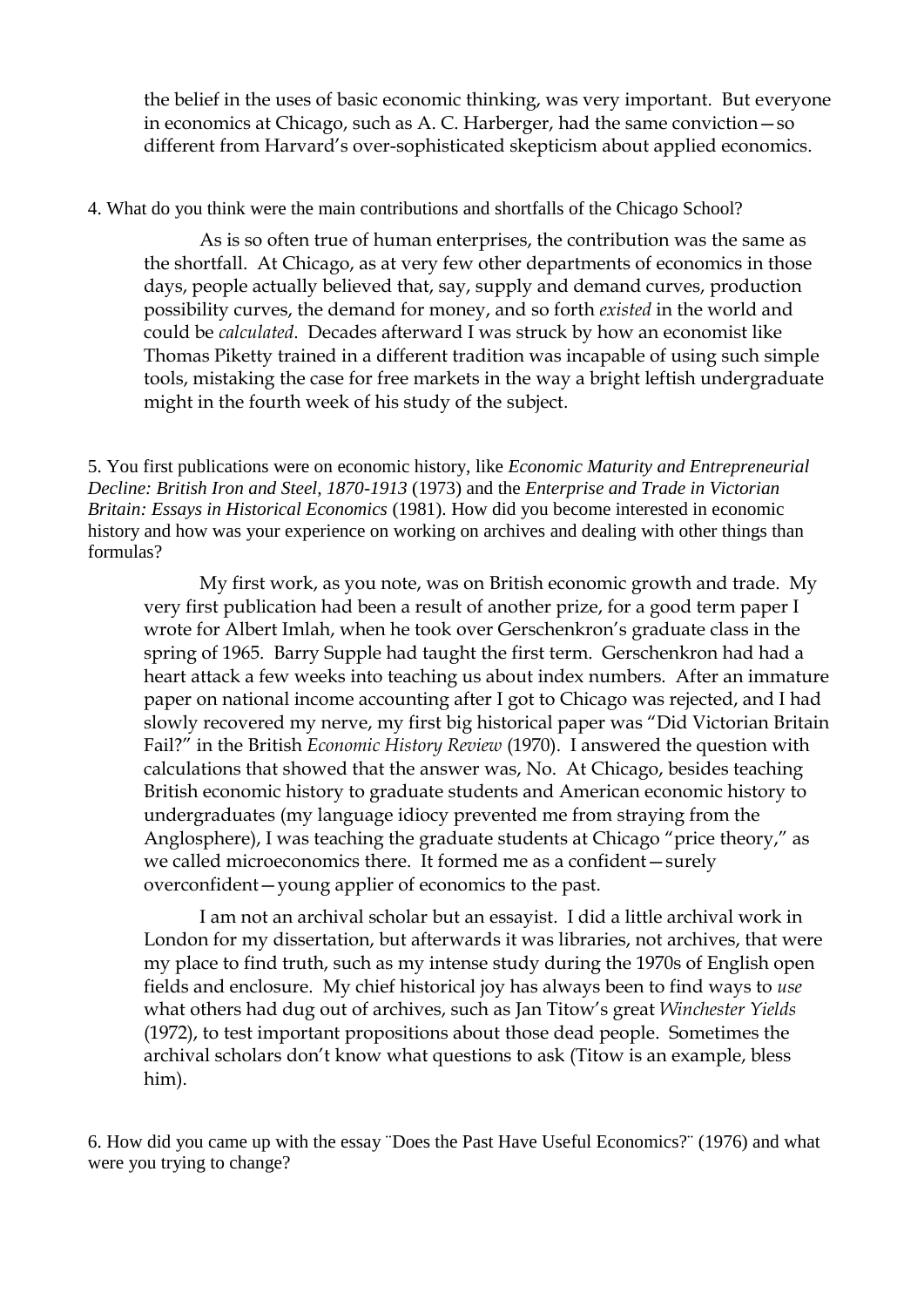I was challenging George Stigler, who was trying to eliminate from the graduate curriculum of the Department of Economics at Chicago a requirement that the students read former economists, such as Adam Smith and John Stuart Mill. It was called the "History of Thought requirement." Stigler taught the required course, but wanted—exhibiting his reliable taste for barbarity—to drop it. He succeeded, against my protest. Harvard had dropped the requirement the year before I became a graduate student in economics there, and did not have any such lectures in the undergraduate program, either. And so until much later I, idiotically, did not read the old economists (except Keynes and Marx in other courses). But by 1975 I knew barbarism when I saw it.

Chicago retained for a while after, however, a required course in *economic history*, that is, the study of the past of economies such as Britain's or France's (as against the past of *economics*: itself, Smith, Say, Mill, Marx, Keynes, *et alii*; the ambiguity of the French word *economique*, by the way, makes it hard for French speakers to grasp the distinction). The Department then had in fact out of its two dozen or so members fully three economic historians, Fogel, Arcadius Kahan, and me. So I wrote the essay you mention, in explicit imitation of a blast against the history of thought that Stigler had written, "Does Economics Have a Useful Past?" (Answering: No.) My essay, defending history as a useful study in economics itself, became eventually the core of a little book called *Econometric History* (1987). In 1980, two months after I left Chicago in disgust, the Department abolished the economic history requirement. Now it produces, as most departments of economics do worldwide, young scholars who know nothing about the past of the economies they study or about the past of the subject they study. No dead people at all.

7. What would you say were your contribution to economic history?

In order, the finding that British businessmen did not in the late 19th century "fail," that foreign trade was not an engine of British growth, that enclosures were not a big cause of British economic growth, that open fields were insurance schemes against localized disasters, that interest rates inferred from grain prices were extremely high in the Middle Ages, that the gold standard worked mainly through commodity arbitrage not gold flows, that the Industrial Revolution was caused by widespread ingenuity instead of investment, and finally, in my trilogy on The Bourgeois Era (2006, 2010, 2016), that liberal ideas, not capital accumulation or imperial exploitation, made us rich and free. I fancy that I was a pioneer in British cliometrics—though that is to downplay people like Clapham and Ashton and Rostow and Cairncross and Thomas who were the real pioneers from the 1920s to the 1950s.

8. From your book *Econometric History* (1987), how would you describe you experience with cliometrics, and how different were historians of economics in USA and Europe by that time?

The editors forced the silly title "econometric history" on it, I think because they didn't want the economic methods praised there to take over the field in which they worked. In essence, such methods now are world economic history. The pity is that except in Sweden and a few other places the separate departments of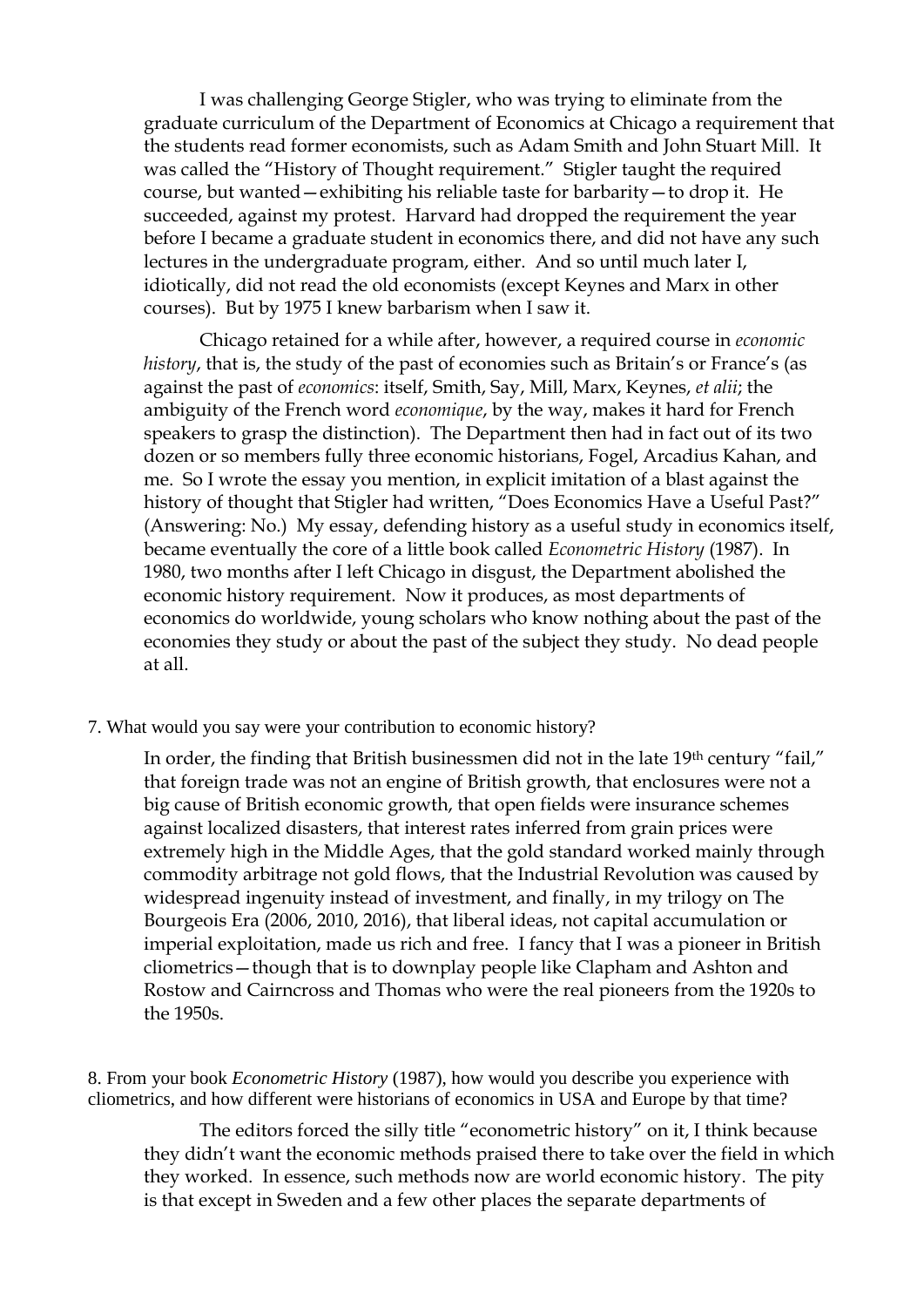economic history (once very common in Britain, though never in the U.S.) have been absorbed by (that is, abolished by being thrust into) departments of economics hostile to a historical sensibility.

Furthermore, still in 1987 many departments of history itself in the USA had quantitative historians. Now the only numbers are page numbers. It is a loss to the study of the past, which after all sometimes turns on numbers. The size of the Atlantic and the East African slave trades, for example. The astonishing size of the Great Enrichment after 1800. And so forth. In 1987 a good deal of European economic history was practiced, and in some quarters still is practiced, in ignorance of economics, and often suspicious even of numbers. Roderick Floud and I tried to change that in Britain, which was then imitated elsewhere, with our volumes on British economic history. I believe we succeeded.

9. How can you clarify us about that humanities have to do with the sciences? And what would you say today about Economics: it is Art or Science?

I have in the past ten years or so come to understand that the humanities (*Geisteswissenschaften*) are the sciences of quality, of categories—what a thing is, as against how much there is of it. Thus philosophy concerns itself with the existence and character of this or that quality—*qualia* themselves vs. *quanta*, for example, to use the medieval terminology; or valid vs. invalid, to use the modern logical terminology; or virtue vs. vice, to use the categories of ethics; or one species vs. another, to use fraught category in biology. Literary study concerns itself with lyric vs. epic, say, or end-stopped vs. enjambed lines in poetry, or the sense of an ending, or the character of metaphor. Pure mathematics on such a view is part of the humanities, because it is not concerned with how much or how big, but *what*. Are all even numbers the sum of exactly two prime numbers? Yes or no? So is pure economic theory, which again is without scaling. What *is* an externality? A market?

Notice that to measure anything you have to know what kind of thing it is. The humanities, therefore, are — in addition to their core role as the study of human meaning—a first step in any descriptive or policy science. For example, the descriptive science or the policy science of economics.

Therefore it is madness to split the sciences and the humanities. The question whether economics is a science is thus solved. *Of course* it is a science, the way *les sciences* or *le scienze* are used in French or Italian (and in English before the middle of the 19th century).

10. In *How to Be an Economist\* -\*Though Human* (2000) you tell us about your interest in the humanities. How would you tempt somebody to go into the humanities?

I would not "tempt" them into the humanities. I would point out that if they are going to be any sort of good historian or economist or astronomer they need the first humanistic step of categorization, and they need to be good at it. Thus Marc Bloch or F. W. Maitland. And if their studies are going to have human meaning they need to be humanists as much as archival scholars or quantitative questioners. Lord Acton or Le Roi Ladurie.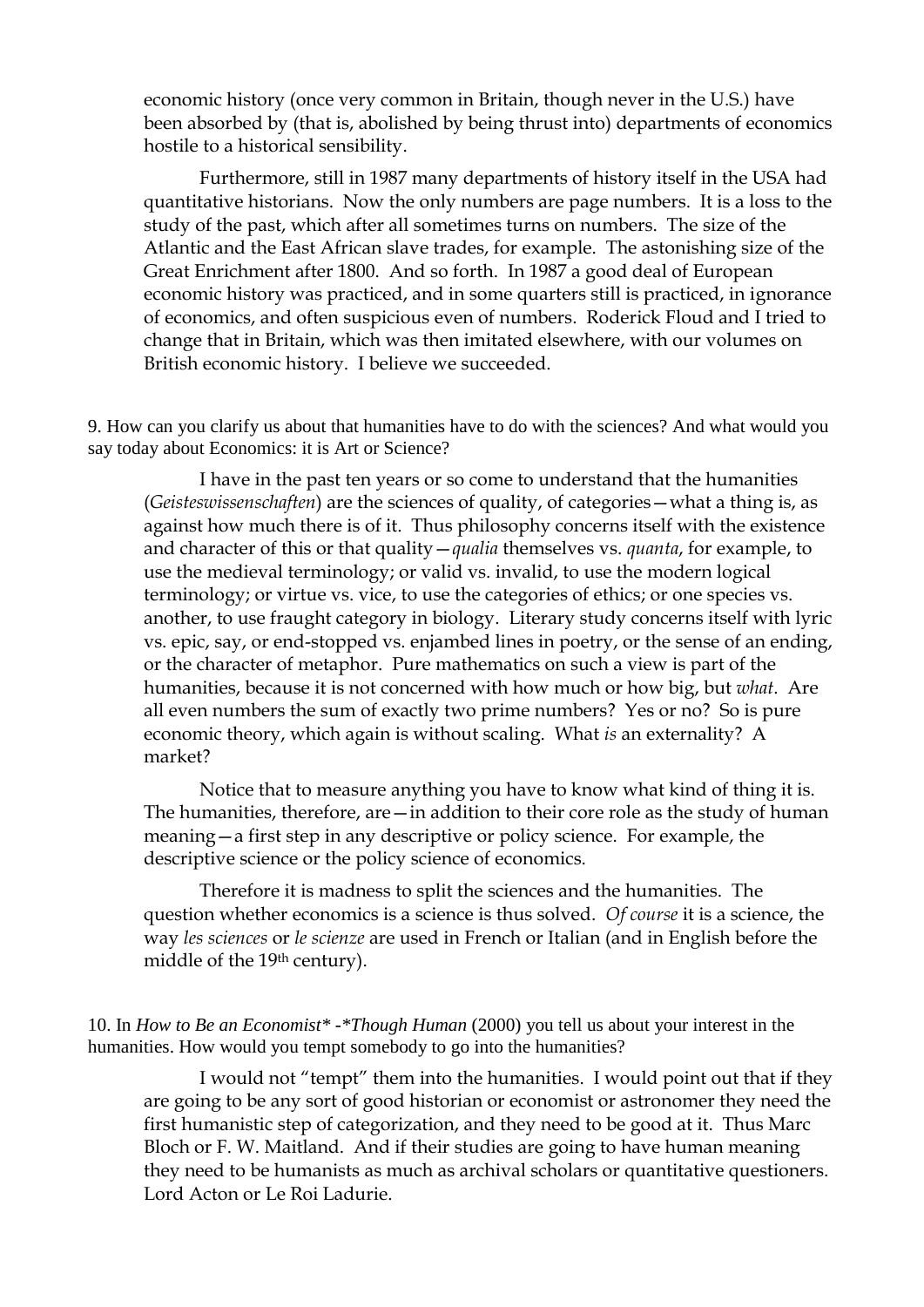11. From your book *Economical Writing* (2000) what can you tell us about the good rules for writing..., and how important it is not to be boring?

It is very important! The calls for narrative history or popular economics, which both such fields hear, are calls to be interesting and to write well, like the Civil War historian James McPherson or the economist and columnist Paul Krugman. In 2019 a third edition of *Economical Writing* will appear from the University of Chicago Press, which will explain all this further!

12. You started to publish about rhetoric of economics in 1983, and the books *The Rhetoric of Economics* (1985) and *Knowledge and Persuasion* (1994) articulates your contributions to the subject. Why do you criticize the ¨modernist methodology¨ and how important is the rhetoric in economics?

You forget *If You're So Smart: The Narrative of Economic Expertise* (1990), which is the second of the triad. The first is about metaphor, the second about narrative, and the third about philosophy. They are all connected, and say that mechanical and antihumanistic methods in economics, and therefore in economic history, do not suffice. "Modernism" is merely the present name for a long, long tendency in the West of imagining that we have a machine for inquiry – Plato and the dialectic, Descartes and clear and distinct ideas, down to the positivists of the 1920s. Such machines of intellect are not evil. They have a role. But they are radically incomplete

13. What failures in economics can be related directly to its sleepwalking in rhetoric?

One big failure arises from not really testing How Big is Big. Economists do not realize, for example, that their rhetoric of "null hypothesis significance testing" is bankrupt and gives meaningless results, a point I made first in *The Rhetoric of Economics* in 1985 and then elaborated with Stephen Ziliak in *The Cult of Statistical Significance* (2008). Thus some economic historians think they are testing market integration by calculating "significant" correlation coefficients between prices of wheat in Poland and in Venice. They do not realize that they need a standard of How Big is Big derived from how we use language to speak of such-and-such places (Oxford and London, say) being the "same" market for wheat in 1400.

Another big failure is not realizing that we as historical scientists (and I include economists in it) are using literary methods of metaphor making and storytelling in our sciences, just as physicists use metaphors and geologists use stories. So we use them clumsily, because unselfconsciously.

And above all economists do not realize that they are deeply committed to ethics and ideology. They claim the opposite, actually.

14. You started your trilogy *The Bourgeois Virtues: Ethics for an Age of Commerce* (2006) right before the 2008 crisis. It was a good time to recall Adam Smith´s words on ethics. How would you describe the Scottish Enlightenment's contribution to the knowledge of capitalism?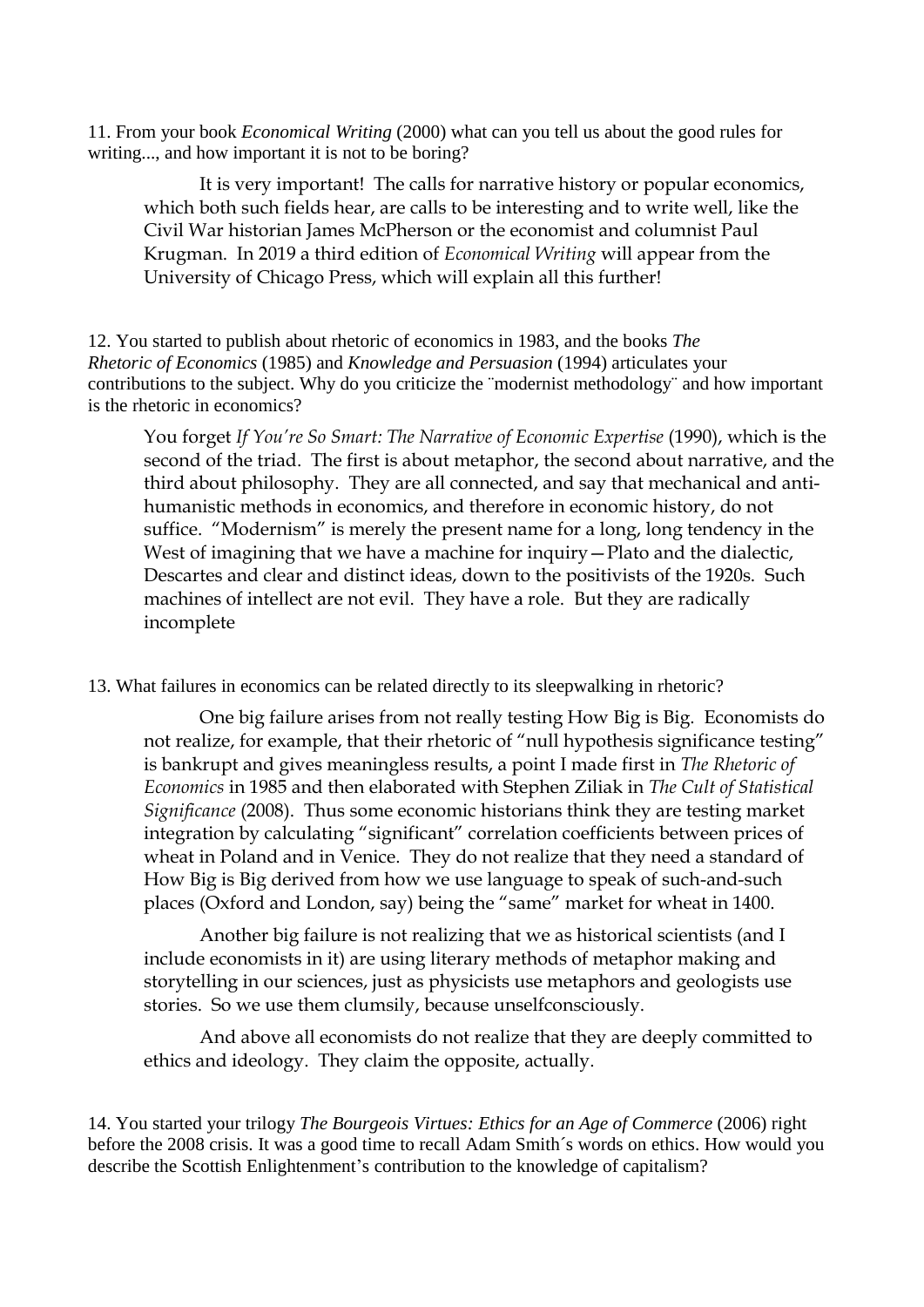Yes, Smith on ethics is ever green. But economists (and I would suggest at least intellectual historians) need to read his other book, *The Theory of Moral Sentiments* (1759). I do not think the 2008 Crisis, though, is much of a reason.

### 15. What are the virtues of capitalism?

Trying things out. The only way to get new things, such as we have to an astonishing degree since the liberal revolutions of the 19th century let ordinary people "have a go" (as the English say), is through trying out commercially tested betterment. If an electric car in 1900 is a failure in the market, the age of internal combustion engines comes. If it succeeds in 2000, the age of electric cars comes. The government is ill-equipped to choose such winners.

The other virtue is massive altruism. A novelty does not survive a commercial test unless it is profitable. Being profitable means that the entrepreneur has found something that masses of people find desirable, such as central heating in cold countries or cheap air conditioning in hot. Being *un*profitable means that you are harming people on balance, wasting resources to make things they do not want. Markets are the most altruistic system we have. Governments, by contrast, are systems of coercion, by definition producing what people do not want, worsened by corruption impossible in mutually advantageous exchange.

16. At what point in history we got ashamed of capitalism and what were the consequences?

We have always been suspicious of trade. I think it arises from the feeling that you always could have gotten a still better deal, if the other person had been more charitable. The rat! Briefly in liberal Europe and its offshoots we overcame the feeling sufficiently to encourage the Great Enrichment, yielding for a time what Schumpeter called a business-respecting civilization. Since 1848 to begin with and especially after 1917 we have been experimenting with a revival of the ancient hostility to trade. It is called state socialism or state capitalism, anyway the State.

### 17. What were Max Weber´s contributions to study of capitalism?

Large. But his most famous work, merely because it was the first translated into English in an age in which English social science became dominant, is *The Protestant Ethic* (1905). And it is flawed, as theologians and historians and economists have been arguing since shortly after it appeared. It puts forward, strangely for one of the main founders of modern sociology, a psychological theory of the "rise" of "capitalism" (Weber himself in fact had some of the same suspicion of the story here signalled by my use of scare quotes). The real change was sociological, what I have called the Bourgeois Revaluation after 1700, not the Protestant Ethic after 1517.

18. Would you say literature contributed with the idea of making big heroes and to underestimated normal working entrepreneurs?

Yes, but it's getting better. Joel Mokyr and I have emphasized the ordinary person, he the ordinary engineer and I the ordinary-ordinary person, so to speak. But what matters more than psychology is sociology, which is to say the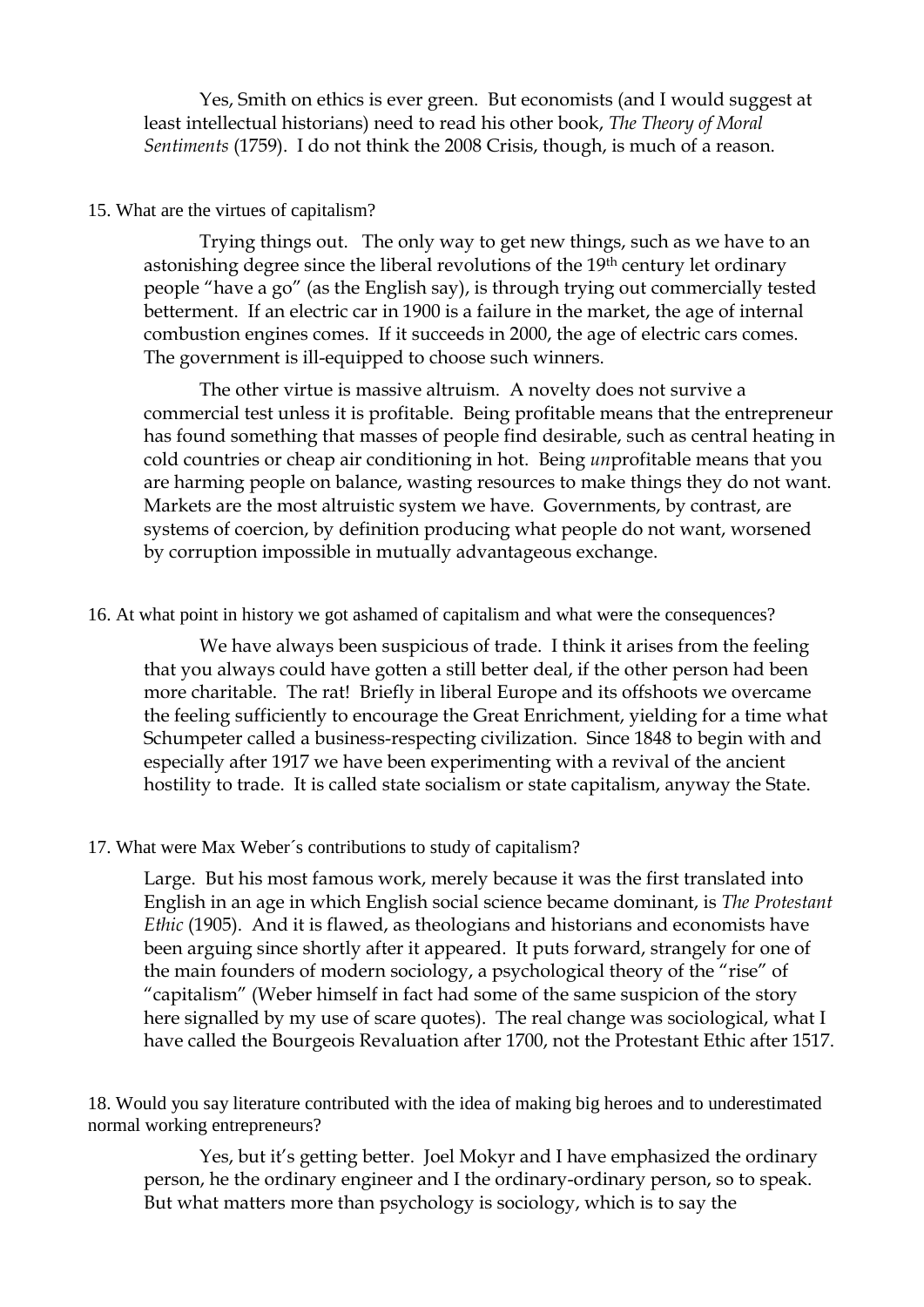atmosphere of acceptance within which the innovator works. I emphasize the Austrian-economics point that quite humble folk are as important in the mass as Edisons and Einsteins. "A million mutinies" is the relevant phrase, in a society allowing people to start a hair dressing salon or to change jobs easily.

19. In *Bourgeois Dignity: Why Economics Can't Explain the Modern World* (2010) in what way do you question Marx´s ideas about capital accumulation?

Comprehensively. We have to stop thinking of Marx as a front-line historian and economist. He wrote before the professionalization of history and before the neoclassical revolution in value theory of the 1870s, and so most of what he said about history and economics is mistaken. No fault of his, as it were. I am fond of annoying my right-wing friends by declaring that Marx was the greatest social scientist of the 19<sup>th</sup> century, without compare. But then I add to my left-wing friends that he got almost everything wrong. Which is why I do not have any friends!

### 20. Everybody is talking about Marx this year, how would you recall him as an economist?

I just said it. *Das Kapital: Kritik der politischen Ökonomie*, his only finished volume (Engels edited two posthumous volumes much later) came out in 1867, based on research in the 1850s and 1860s, which was a fallow time for economic thinking. The 1870s made up for it, but too late for Marx. He was building on Ricardo, who died in 1823, 44 years before *Das Kapital*. Marx didn't have the advantage of the 1870s in economics, which transformed—and enormously clarified—the field. And he was ill-equipped to take advantage of it even if he had lived longer, because he was terrible at mathematics. I admire Marx as I admire Weber (1905) and Karl Polanyi (1944) and other giants, whose brilliance gets them quoted long after they have been shown to be thoroughly mistaken. We want admired classics to be permanently true. But historical science does improve, and we need to keep up to date or else it will stop improving. And people are lazy: they don't like to have to read what came after, standing on the shoulders of the giants, but seeing further. Very few scholars interested in the economy bother to read beyond Marx or his descendant Polanyi. They think modern economics is merely an apology for "capitalism."

#### 21. Do you think we need a new definition of capitalism?

I think we need to get rid of the word entirely. It is extremely misleading on all counts. For example, it leads people to think that economic change is all about piling up capital. It's not. It's about piling up ideas, under a liberal intellectual and economic regime. The funds to follow up on good ideas such as the railway or the modern university or containerization are easily found. And humans have always been capitalists, if it is understood as profit-making (Weber fiercely emphasized the point that gain is universal). What is amazing about the modern world is not largescale enterprise or big accumulations of capital, but commercially tested betterment. Call it perhaps "innovism."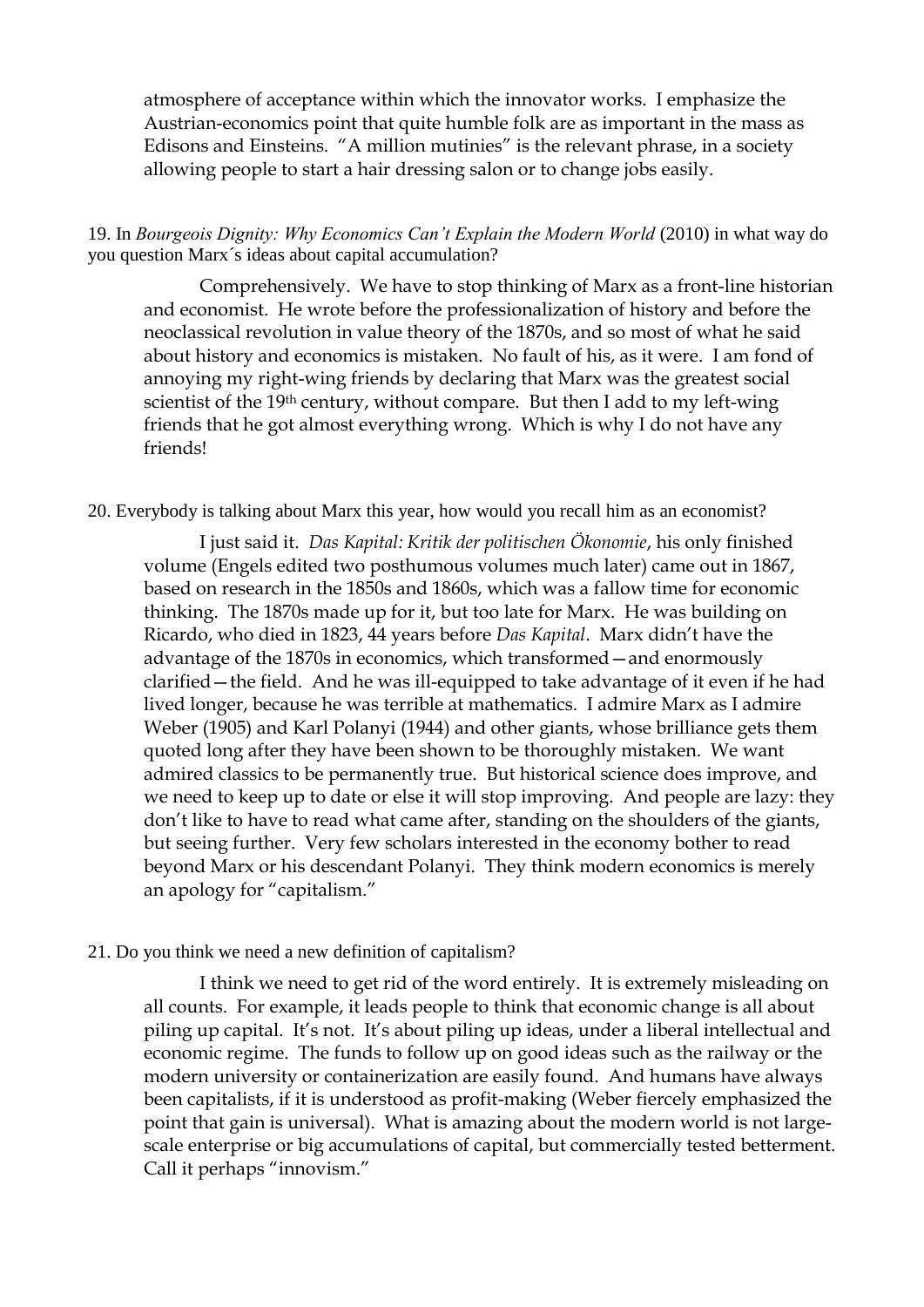### Exploration

22. How were big economist like Adam Smith and Marx as historians?

I've said what's wrong with Marx as a historian—he wrote too early, before we knew what we were talking about in matters such as the character of the medieval village. Smith is little better, and like Marx was fascinated by "stages." In fact, Smith, following Montesquieu, was one of the inventors of the stage framework for history, which dominates us to this day, though it is often misleading. People, for example, have been commercial, trading as if in the "commercial stage," for 70,000 years. We need to use what we have learned since 1776 or 1867 or 1944, not believe what the masters said merely because we love them.

23. In *Bourgeois Dignity* you also talk about Braudel, how would you describe his ideas on markets and "capitalists"?

Not very good. I realized he is worshipped in France, especially by an early generation, but allow me to be candid. Put beside Marc Bloch he is a midget though a pretentious one. Braudel was persuaded that "capitalists" were exploiters and monopolists, which is how he characterized *modern* markets. He was ignorant of economics, in the lazy way that so many historians are. I find his books interesting in detail and aimless and boring in the large. He was a scissors-andpaste historian, not a scientific historian (to use the categories that Collingwood introduced in *The Idea of History*). That is, he simply piled up all he could collect about, say, the Mediterranean, without asking and seeing his way to answering a question.

24. With *Bourgeois Equality, how ideas, not capital or institutions, enriched the world* (2016), you explained how the Great Enrichment happened. What can you tell us about it and how liberal ideas contributed to that?

To summarize 1,700 pages of what I hope is scientific history, I asked whether innovism was good and what caused it. I found it and its carriers, the bourgeoisie, to be good, and the underlying cause to be the accident of the birth of liberalism in the 18th century, Voltaire and Smith and Paine and Wollstonecraft. Making people free from traditional hierarchies—never perfectly so but more and more, 1776 to the present—made them bold to venture economically and intellectually and artistically and politically. Thus the modern world.

25. You have finished your trilogy right when everybody was starting to talk about inequality. Why do you think Piketty was wrong about it?

I can summarize a respectful 50-page review I wrote of his book by observing that he gets the accounting of "capital" quite wrong (he ignores, for example, human capital), has no account of the Great Enrichment that increased the ability to consume by the poorest by 3,000 percent 1800 to the present, and tempts people to indulge the sin of envy, when what the modern world has done is raise us all. It matters more to poor people, the ancestors of most of us.